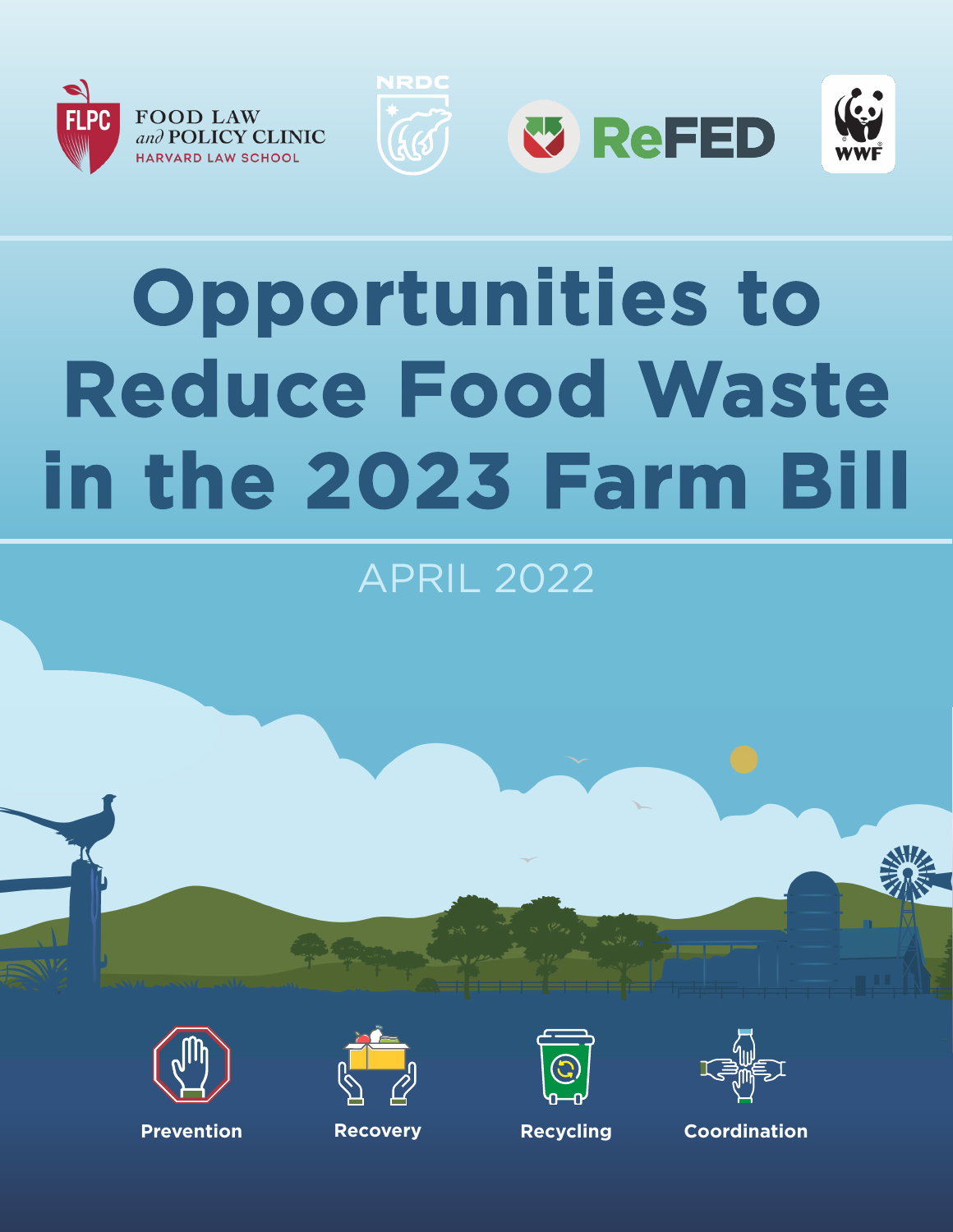#### **AUTHORS**

The authors of this report are **Emily M. Broad Leib, Joseph S. Beckmann, Ariel Ardura, Sophie DeBode, Tori Oto, Jack Becker, Nicholas Hanel,** and **Ata Nalbantoglu** of the Harvard Law School Food Law and Policy Clinic (FLPC), along with **Yvette Cabrera, Andrea Collins, Darby Hoover, Madeline Keating,** and **Nina Sevilla** of NRDC (Natural Resources Defense Council), **Samantha Goerger** and **Dana Gunders** of ReFED, and **Stephanie Cappa, Alex Nichols-Vinueza,** and **Pete Pearson** of World Wildlife Fund (WWF).

#### **ACKNOWLEDGEMENTS**

This report would not have been possible without the advice and support of the many individuals and organizations with whom we discussed the ideas provided herein or who provided input and feedback on our drafts, including Melissa Melshenker Ackerman (Produce Alliance), Lesly Baesens (Denver Department of Public Health & Environment), Joe Bolick (Iowa Waste Reduction Center), Linda Breggin (Environmental Law Institute), Bread for the World, Carrie Calvert (Feeding America), Cory Mansell (Center for EcoTechnology (CET)), Darraugh Collins (Food Rescue U.S. - Detroit), Shirley DelRio, Paul Goeringer (University of Maryland College of Agriculture & Natural Resources), Nora Goldstein (BioCycle), Eva Goulbourne (Littlefoot Ventures), Andy Harig (FMI–The Food Industry Association), LaToyia Huggins (Produce Alliance), Bryan Johnson (City of Madison, Wisconsin - Streets Division), Sona Jones (WW International), Wes King (National Sustainable Agriculture Coalition (NSAC)), David Matthews-Morgan, Andrew Morse (Iowa Waste Reduction Center), Stacie Reece (City of Madison, Wisconsin), Barbara Sayles (Society of St. Andrew), Niyeti Shah (WW International), Rachel Shumaker (City of Dickinson, ND), Tom Smiarowski (University of Massachusetts Extension, Center for Agriculture, Food, and the Environment), Latha Swamy (City of New Haven, CT, Food System Policy Division), Danielle Todd (Make Food Not Waste), Jennifer Trent (Iowa Waste Reduction Center), Lorren Walker (Elias Walker), Renee Wallace (FoodPLUS Detroit), among others.

Report design by Najeema Holas-Huggins.



#### **About the Harvard Law School Food Law and Policy Clinic**

FLPC serves partner organizations and communities in the United States and around the world by providing guidance on cutting-edge food system issues, while engaging law students in the practice of food law and policy. FLPC is committed to advancing a cross-sector, multi-disciplinary and inclusive approach to its work, building partnerships with academic institutions, government agencies, nonprofit organizations, private sector actors, and civil society with expertise in public health, the environment, and the economy. FLPC's work focuses on increasing access to healthy foods, supporting sustainable and equitable food production, reducing waste of healthy, wholesome food, and promoting community-led food system change. For more information, visit [www.chlpi.org/FLPC](http://www.chlpi.org/FLPC).

#### **About NRDC (Natural Resources Defense Council)**

NRDC defends the rights of all people to live free from environmental harm in a clean, healthy, and thriving natural world. We combine the power of more than three million members and online activists with the expertise of some 750 scientists, lawyers, and policy advocates across the globe to ensure the rights of all people to the air, the water, and the wild. For more information, visit [www.nrdc.org](http://www.nrdc.org).

#### **About ReFED**

ReFED is a national nonprofit working to end food loss and waste across the food system by advancing data-driven solutions to the problem. We leverage data and insights to highlight supply chain inefficiencies and economic opportunities; mobilize and connect supporters to take targeted action; and catalyze capital to spur innovation and scale high-impact initiatives. Our goal is a sustainable, resilient, and inclusive food system that optimizes environmental resources, minimizes climate impacts, and makes the best use of the food we grow. To learn more about solutions to reduce food waste, please visit [www.refed.org](https://urldefense.proofpoint.com/v2/url?u=http-3A__www.refed.org&d=DwMFaQ&c=WO-RGvefibhHBZq3fL85hQ&r=qeK-DXPqOAINGeVJHvGwQOREPr8gQfA7MVK0M8_4Odw&m=Mb3QOvZ6eCgnZHjERU9sHm88IDefIOX7SA8m-hPpnao3YSBytk_NRyIxCsk0UL23&s=AKrqWM6LpaD4b3i8LXNvwptfnhWTjjszStti50PhllU&e=).

#### **About World Wildlife Fund**

WWF is one of the world's leading conservation organizations, working for 60 years in nearly 100 countries to help people and nature thrive. With the support of 1.3 million members in the United States and more than 5 million members worldwide, WWF is dedicated to delivering science-based solutions to preserve the diversity and abundance of life on Earth, halt the degradation of the environment, and combat the climate crisis. Visit [www.worldwildlife.org](http://www.worldwildlife.org) to learn more.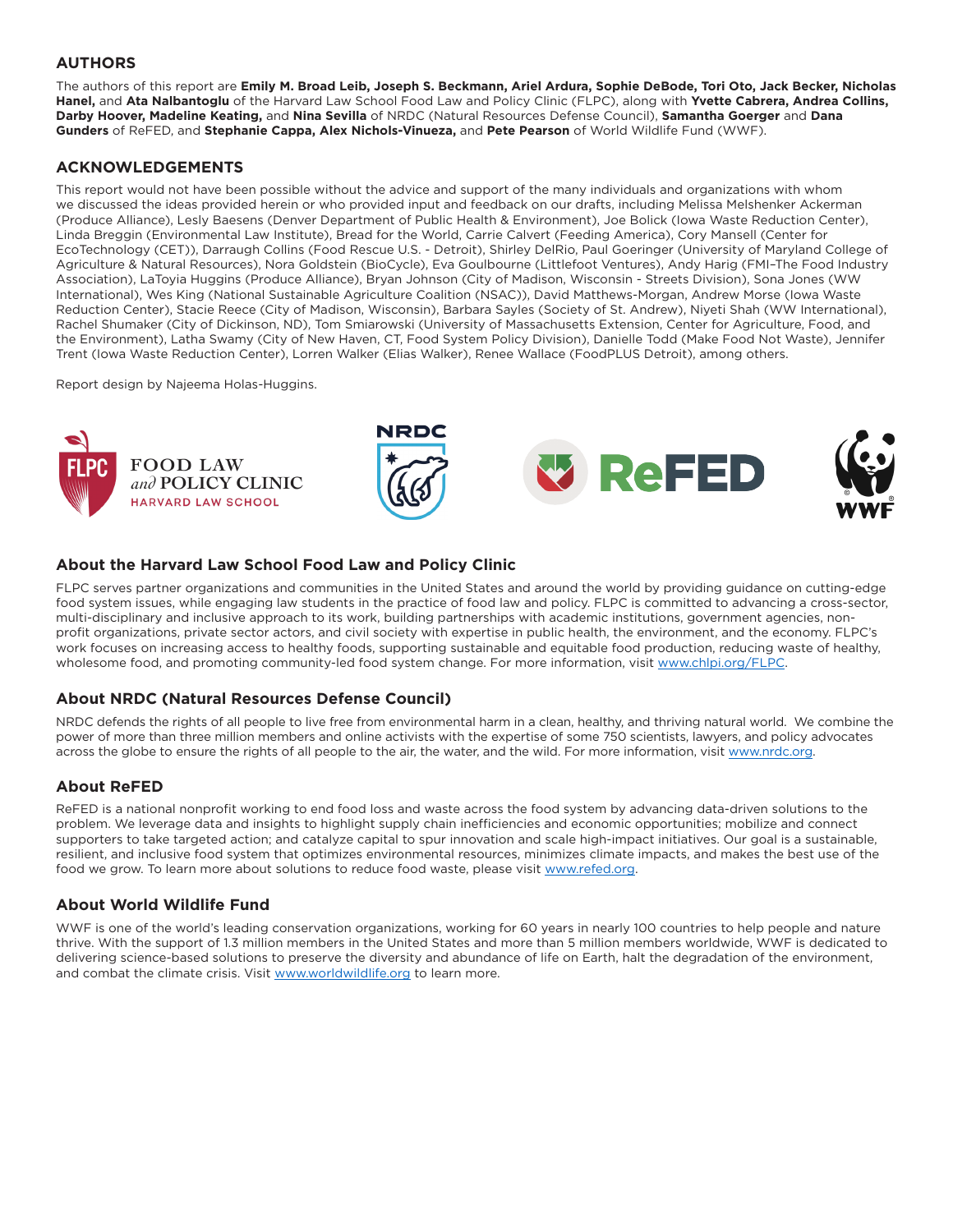## <span id="page-2-0"></span>EXECUTIVE SUMMARY

The United States produces and imports an abundance of food each year, but approximately 35% of it goes unsold or uneaten.<sup>1</sup> Annually, 80 million tons of surplus food are not consumed. Of this, 54.2 million tons go to landfill or incineration, or are left on the fields to rot.<sup>2</sup> Farmers, manufacturers, households, and other businesses in the United States spend \$408 billion each year to grow, process, transport, and dispose of food that is never eaten.<sup>3</sup> This waste carries with it enormous economic, environmental, and social costs, but also represents great opportunity. ReFED, a national nonprofit working with food businesses, funders, policymakers, and more, to reduce food waste, analyzed 40+ food waste solutions, and found that the implementation of these solutions has the potential to generate \$73 billion in annual net financial benefit, recover the equivalent of 4 billion meals for food insecure individuals, save 4 trillion gallons of water, and avoid 75 million tons of greenhouse gas emissions annually.[4](#page-6-0)

The federal government has an important role to play in the continued effort to reduce food waste. In 2015, the United States Department of Agriculture (USDA) and the United States Environmental Protection Agency (EPA) jointly announced the nation's first-ever food waste reduction goal, aiming to cut food waste in the United States by [5](#page-6-0)0% by the year 2030.<sup>5</sup> While the food waste reduction goal is a step in the right direction, in order to make this goal a reality, it is imperative for the federal government to make food waste reduction a legislative priority.

Congress has started to take these necessary steps. In 2018, for the first time ever, Congress included measures in the Farm Bill to reduce food waste, for example, by clarifying liability protections for food donors, financing food recovery from farms, encouraging food waste recycling through community compost funding, and better coordinating food waste reduction efforts across the federal government.<sup>[6](#page-6-0)</sup> Many of these programs were suggested in the *Opportunities to Reduce Food Waste in the 2018 Farm Bill* report, on which this report is based.<sup>7</sup> While the inclusion of these programs was an important first step, there is significant room for improvement in the 2023 Farm Bill. The farm bill authorizes roughly \$500 billion over five years in expenditures across the entire food system, and the upcoming farm bill is poised to use a portion of this funding to build upon the successful pilot programs launched in 2018 and ensure more comprehensive investment in food waste reduction.

*Opportunities to Reduce Food Waste in the 2023 Farm Bill* details how Congress can take action to reduce food waste and offers specific recommendations of provisions to include in the 2023 Farm Bill. Given the bipartisan support for measures to reduce food waste, $8$  the next farm bill provides an exciting opportunity to invest in food waste reduction efforts for greater social, economic, and environmental benefits. This report breaks food waste recommendations into four categories, based on whether they are intended to prevent food waste, increase food recovery, recycle food scraps through composting or anaerobic digestion, or coordinate food waste reduction efforts.

Below are a summary of the four categories and the top recommendations for each that are described in greater detail later in this report as well as mentions of relevant pending federal legislation (that are also included in further detail in Appendix C):



## FOOD WASTE PREVENTION

Prevention efforts focus on interventions at the root causes of food waste—they locate and address inefficiencies in the food system and food related practices before excess food is produced, transported to places where it cannot be utilized, or discarded rather than eaten. More than 85% of greenhouse gas emissions from landfilled food waste result from activities prior to disposal, including the production, transport, processing, and distribution of food.<sup>9</sup> The greenhouse gas emissions embodied in the food wasted by consumers and consumer-facing businesses account for more than 260 million metric tons of carbon dioxide equivalent  $(CO<sub>2</sub>e)$  per year,<sup>10</sup> which is equivalent to the annual emissions of 66 coal-fired power plants.<sup>11</sup> Food waste prevention efforts keep millions of tons of food out of the landfill and have the most potential for environmental,









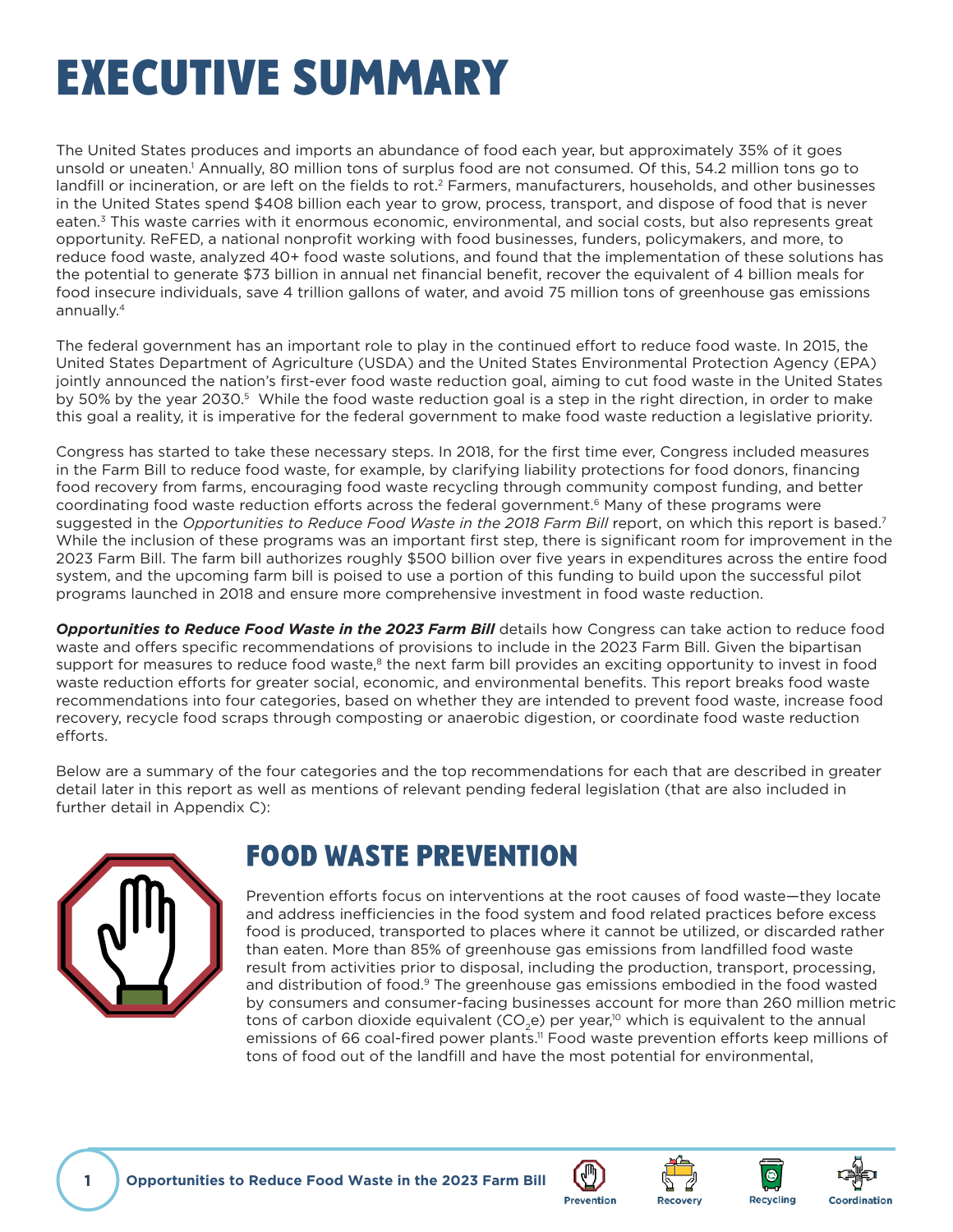<span id="page-3-0"></span>economic, and social benefits. Altogether, the food waste prevention policies discussed in this section have the potential to annually divert nearly 7 million tons from landfills, while generating more than \$27.4 billion each year in net financial benefit $12$ 

### **Standardize and Clarify Date Labels**

There is no federal regulation for date labels used on food. Instead, each state decides whether and how to regulate date labels, leading to a patchwork of inconsistent regulations and myriad date labeling terms such as "sell by," "best by," "expires on," and "use by." Manufacturers have broad discretion over what dates to affix to their food products, often using dates that typically reflect food quality and taste rather than food safety. Yet businesses, individuals, and even state regulators frequently misunderstand date labels and interpret them to be indicators of safety, leading to the unnecessary waste of wholesome food. Some states even restrict or forbid the sale or donation of past-date foods that are still safe to donate and eat. These inconsistent and misguided state laws lead to wholesome foods unnecessarily being discarded rather than donated. In order to reduce consumer confusion and the resulting food waste, the 2023 Farm Bill should standardize date labels through the Miscellaneous Title or a new Food Waste Reduction Title.

### **Launch a National Food Waste Education and Awareness Campaign**

American consumers alone are responsible for 37.2% of all U.S. food waste.<sup>13</sup> Research shows that while consumers understand the importance of food waste reduction in the United States, they do not recognize their own role in these efforts. So far there have been successful small-scale campaigns to educate consumers, but to really move the needle, a coordinated, well-funded national campaign is needed. The 2023 Farm Bill can address and correct wasteful practices by providing \$7 million annually through 2030 for a national food waste education and awareness campaign—with \$3 million for research into effective consumer food waste reduction strategies and \$4 million for consumer-facing behavior change campaigns—within the Miscellaneous or a Food Waste Reduction Title.

#### **Relevant Pending Legislation**

Food Date Labeling Act of 2021 (H.R. 6167, S.3324 117th Cong. 1st Sess., 2021); School Food Recovery Act of 2021 (H.R. 5459, 117th Cong. 1st Sess., 2021)



## SURPLUS FOOD RECOVERY

Food recovery solutions aim to recover surplus food and redistribute it to individuals experiencing food insecurity. Recovering surplus food within the supply chain and reducing barriers to food donation could result in the recovery of roughly 2.3 million additional tons of food each year and a net financial benefit of \$8.8 billion.<sup>14</sup> Nearly half of this new food recovery potential comes from farms, more than a third from restaurants, and the rest from grocers and retailers[.15](#page-6-0)

### **Strengthen and Clarify the Bill Emerson Good Samaritan Food Donation Act**

Many businesses are reluctant to donate food because of perceived liability concerns associated with donation, such as a food recipient getting sick.<sup>16</sup> To eliminate these barriers to surplus food donation, the 2023 Farm Bill should strengthen and clarify the Bill Emerson Good Samaritan Food Donation Act, which protects food donors from liability[.17](#page-6-0) It should do so by delegating authority over the Act to the USDA and mandating that the USDA publish regulations interpreting the Act. The 2023 Farm Bill should also modify the Act to protect donors who donate directly to individuals and organizations that charge a small fee for donated food.

## **Increase Funding Support for Food Recovery Infrastructure and for Post-Harvest Food Recovery**

The USDA should expand investments in food recovery infrastructure and innovative food recovery models to overcome barriers to increased food recovery and donation. To support the development of food recovery operations, Congress should increase funding for food infrastructure efforts, either through new 2023 Farm Bill investments or by making several funding initiatives from the COVID-19 response permanent. Additionally,





 $\bullet$ 

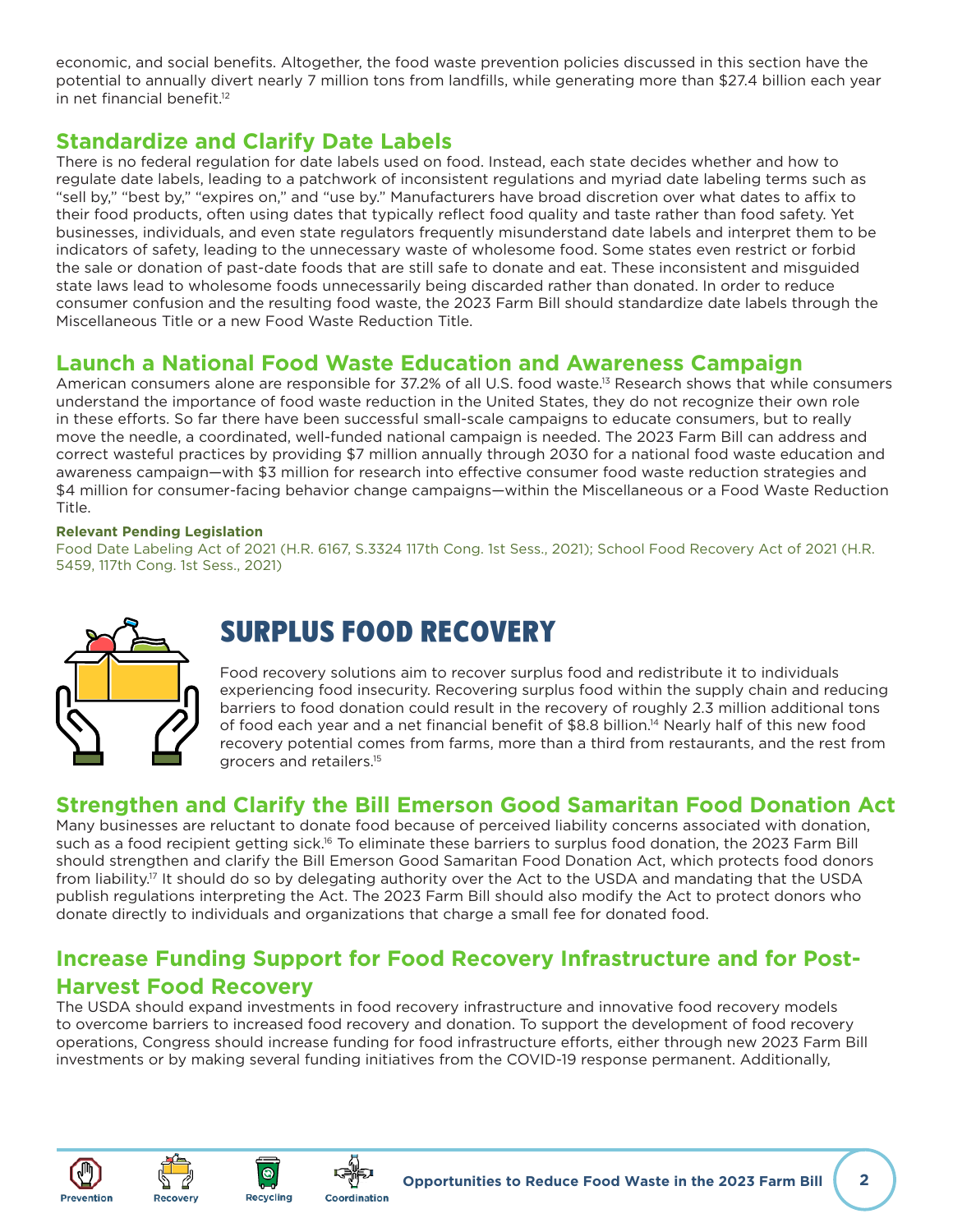<span id="page-4-0"></span>it should continue supporting innovative food recovery models by increasing funding for the Community Food Projects Competitive Grants Program within the Nutrition Title and earmarking a portion of the grants for food recovery projects. Congress should also increase funding for the Local Agriculture Market Program in the Horticulture Title, increase its applicability to food waste reduction beyond just "on-farm food waste," and earmark a portion of its funding for food waste prevention and recycling and food recovery.

#### **Relevant Pending Legislation**

Further Incentivizing Nutritious Donations of Food (or FIND) Act of 2022 (H.R. 7313, 117th Cong. 2nd Sess., 2022); Food Donation Improvement Act of 2021 (H.R. 6521, S.3281, 117th Cong. 1st Sess., 2021); Fresh Produce Procurement Reform Act of 2021 (H.R. 5309, 117th Cong. 1st Sess., 2021).



## FOOD WASTE RECYCLING

Food waste is the largest component of landfills nationwide—contributing over 36 million tons to landfills each year<sup>18</sup> and accounting for 24.1% of landfilled municipal solid waste.<sup>19</sup> Food waste alone produces 4% of all U.S. greenhouse gas emissions per year.<sup>20</sup> Further, instead of being wasted, these organic inputs could contribute to better soil matter and reduce soil loss, contributing to a more circular economy. Despite improvements in food waste prevention and recovery initiatives, some food is inevitably discarded. Recycling remaining food waste has the annual potential to divert 20.9 million tons of food scraps from landfills and produce a net financial benefit of \$239.7 million.<sup>21</sup> The 2023 Farm Bill should support methods of food waste management that are sustainable, economically beneficial, and limit the use of landfill space and reliance on incinerators.

## **Provide Grants to Support Proven State and Local Policies that Reduce Food Waste Disposed in Landfills or Incinerators**

Landfills continue to be overburdened by food waste.<sup>22</sup> States and cities are running out of space to store organic waste as they continue to rely on landfills to manage this waste.<sup>23</sup> Further, as food items decompose in landfills, they release harmful greenhouse gases at alarming rates, which can cause potential harm to human health, agriculture, and other natural ecosystems and resources.<sup>[24](#page-6-0)</sup>

State and local policies such as organic waste bans, waste diversion requirements, landfill taxes, and Pay-As-You-Throw policies have been shown to move the needle on reducing food waste and are essential to divert food waste from landfills and incinerators. When food waste generators that produce a certain threshold of food waste (e.g., grocery stores and hospitals) are prevented from transporting organic waste to landfills or have a strong financial reason not to waste food, they will make changes such as offering smaller portions, donating surplus food, recycling food scraps, and repurposing their leftovers. The 2023 Farm Bill should provide \$650 million in yearly funding for ten years for state, local, and tribal governments, independently or as part of a public-private partnership to plan or implement proven policies that reduce food waste in landfills and incinerators.[25](#page-6-0) As part of this program, Congress should require the USDA (in collaboration with EPA) to maintain a database of the state and local food waste reduction policies that have proven success, and data on their impacts. Congress can establish this program in the 2023 Farm Bill within the Miscellaneous Title or a dedicated Food Waste Reduction Title.

## **Provide Grants and Loans for the Development of Organic Waste**

#### **Processing Infrastructure**

In addition to implementing waste bans, waste diversion requirements, zero waste goals, and waste prevention plans, state and local communities must also develop their organic waste processing capabilities to manage the organic waste diverted from landfills and to realize the benefits of these strategies. Both compost and anaerobic digestion infrastructure have the potential to convert food waste into productive soil amendments.

These organic waste processing capabilities are also costly. In the 2018 Farm Bill, Congress authorized the creation of the Community Compost and Food Waste Reduction Project (CCFWR) to provide pilot funding for local governments in at least ten states to study and pilot local compost and food waste reduction plans.<sup>26</sup> CCFWR







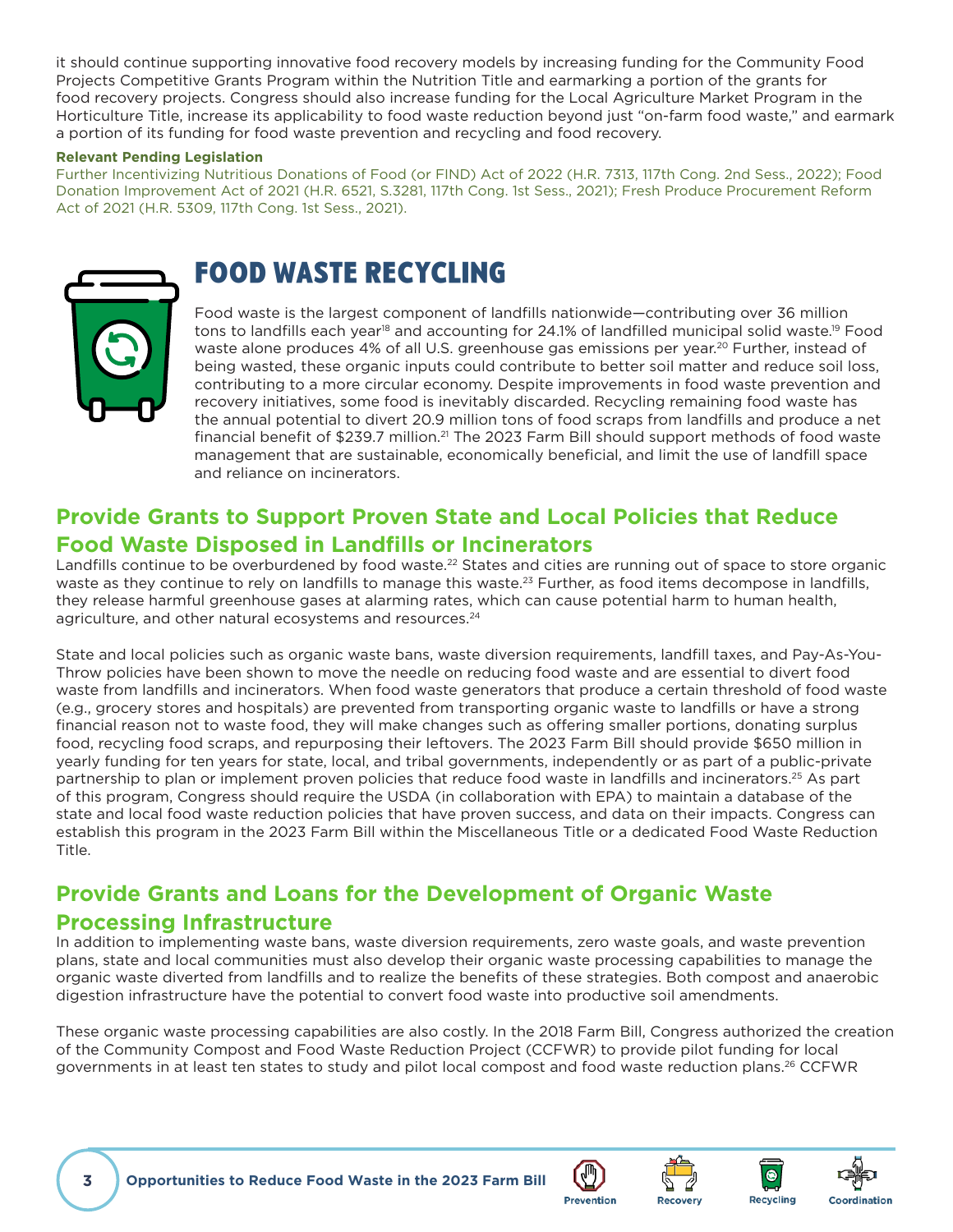<span id="page-5-0"></span>funding enables localities to enhance their waste prevention capacities and has already fostered a positive impact within communities.<sup>[27](#page-6-0)</sup> Congress should build on the existing CCFWR program and adopt new strategies to develop composting and anaerobic digestion infrastructure. In order to scale the program's benefits, Congress should increase the total and per project funding available for the CCFWR program in the next farm bill. In addition, as CCFWR projects are generally small community projects, Congress should provide larger funding for the development of new compost and anaerobic digestion facilities, by providing \$200 million per year for ten years in new composting infrastructure.

#### **Relevant Pending Legislation**

Cultivating Organic Matter through the Promotion Of Sustainable Techniques (or COMPOST) Act of 2021 (H.R. 4443, S.2388, 117th Cong. 1st Sess. 2021); Zero Food Waste Act of 2021 (H.R. 4444, S.2389, 117th Cong. 1st Sess. 2021).

## FOOD WASTE REDUCTION COORDINATION

Data and research on food waste are critical to providing insight on areas that future policymaking should prioritize. A lack of comprehensive research and federal agency coordination in this space prevents effective management of national resources to address food waste. In the 2018 Farm Bill, Congress established a USDA Food Loss and Waste Reduction Liaison, a welcome step towards reducing food waste and increasing food recovery at the federal level. The 2023 Farm Bill should build upon this by further developing and funding food waste reduction coordination.

## **Increase Funding for the Food Loss and Waste Reduction Liaison and Create a Broader Research Mandate**

The Food Loss and Waste Reduction Liaison (the Liaison) fills an important role for federal food waste reduction. The Liaison coordinates food waste reduction efforts across agencies, researches and publishes research on sources of food waste, supports organizations engaged in food loss prevention and recovery, and recommends innovative ways to promote food recovery and reduce food waste.<sup>28</sup> However, the Liaison only receives enough funding to staff the individual Liaison position with no funding for additional support staff, which inhibits the Liaison's ability to fulfill their statutory mandate.<sup>29</sup> Congress should increase the funding and develop the Liaison position into a Food Loss and Waste Office, so that there are more staff and capacity to carry out the duties set out in the farm bill. Congress should also identify modernizing and expanding national food waste data and farm food waste loss measurement as explicit goals for the Liaison, using the additional funding provided.

## **Provide Funding for the Federal Interagency Food Loss and Waste Collaboration**

In 2018, the United States Food and Drug Administration (FDA), the USDA, and the EPA launched an interagency task force known as the Federal Interagency Food Loss and Waste Collaboration (the Collaboration) that is committed to working towards the national goal of reducing food loss and waste by 50% by 20[30](#page-6-0).<sup>30</sup> The Collaboration plays a vital role in the federal government's involvement in food loss and waste reduction efforts. Congress should authorize \$2 million in annual funding for the Collaboration in the 2023 Farm Bill to better position it to meet the United States' 2030 food waste reduction goal.<sup>[31](#page-6-0)</sup> Congress should require a broader set of federal agencies to engage in the Collaboration such as the Department of Defense, the Department of Transportation, the Department of Homeland Security, the Department of Education, and the General Services Administration, among others. Congress should also require the Collaboration to deliver regular reports to Congress on its progress towards achieving the national food waste reduction goal. These provisions can be included in the Miscellaneous Title or in a new Food Waste Reduction Title.

#### **Relevant Pending Legislation**

National Food Waste Reduction Act of 2021 (H.R. 3652, 117th Cong. 1st Sess. 2021).





 $\bullet$ 

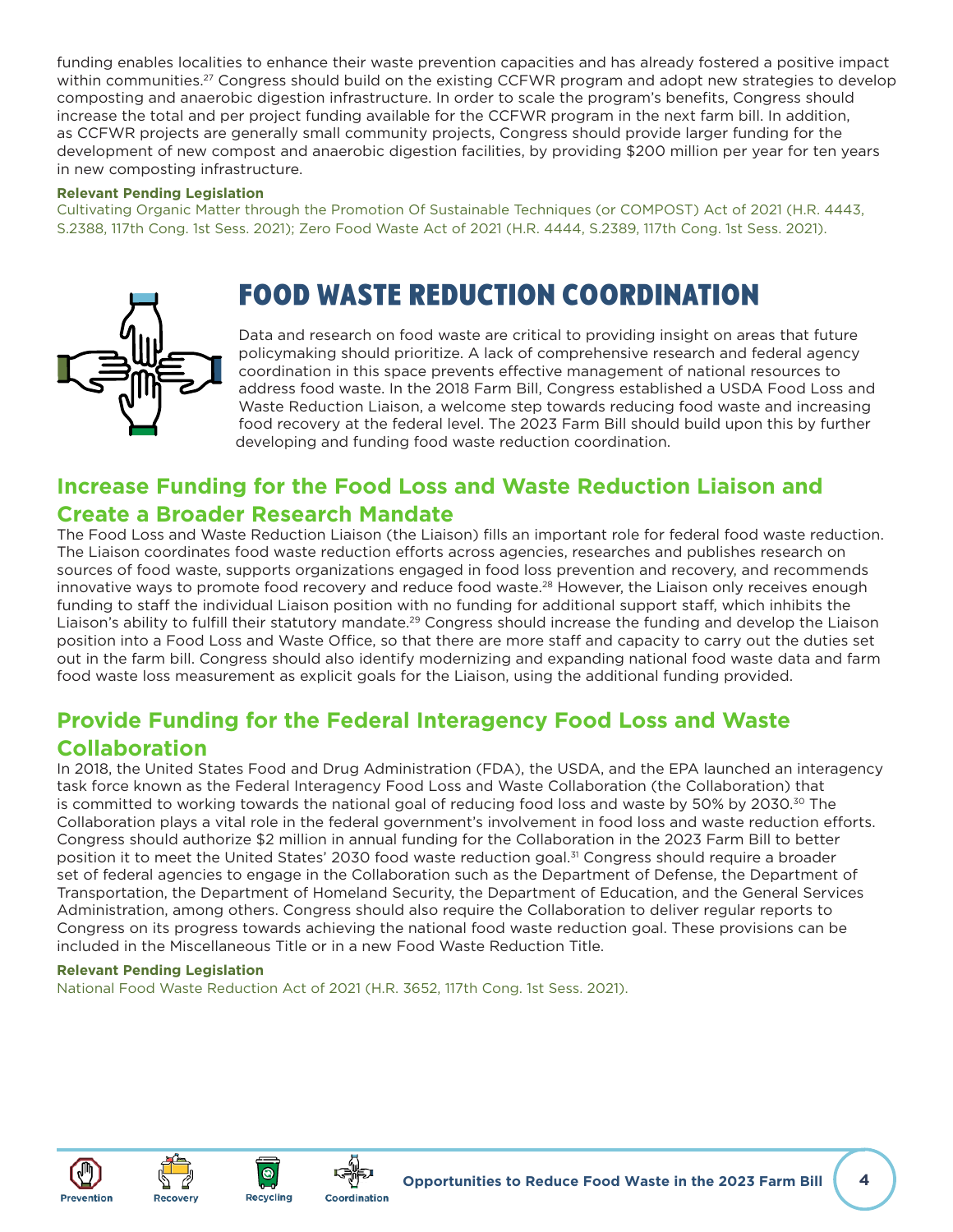## <span id="page-6-0"></span>**ENDNOTES**

- [1](#page-2-0) *The Challenge*, ReFED, https://ReFED.com/food-waste/the-challenge [https://perma.cc/XF6C-K2AK].
- [2](#page-2-0) *ReFED Insights Engine: Food Waste Monitor,* ReFED, https://insights-engine.ReFED.org/food-waste-monitor?break\_
- by=sector&indicator=tons-surplus&view=detail&year=2019 [<https://perma.cc/3XJ2-X9E4>].
- $3$  *Id.*
- New Data from ReFED Reveals Amount of Food Waste Has Leveled Off after Increasing 11.9% Since 2010, REFED (Feb. 2, 2021), https://ReFED.com/articles/new-data-from-ReFED-reveals-amount-of-food-waste-has-leveled-off-after-increasing-11-9-since-2010/
- [https://perma.cc/42Y9-NAMJ]. [5](#page-2-0) *EPA and USDA Join Private Sector, Charitable Organizations to Set Nation's First Food Waste Reduction Goals,* U.S. Env't Prot. Agency (EPA) (Sept. 16, 2015), https://www.usda.gov/wps/portal/usda/usdamediafb?contentid=2015/09/0257.xml&printable=true [https://perma.cc/9S67-GMBL].
- [6](#page-2-0) Agriculture Improvement Act of 2018, Pub. L. No: 115-334.
- EMILY BROAD LEIB ET AL., HARV. L. SCH. FOOD L. & POL'Y CLINIC (FLPC), OPPORTUNITIES TO REDUCE FOOD WASTE IN THE 2018 FARM BILL (201[7](#page-2-0)), https://chlpi.org/wp-content/uploads/2013/12/Opportunities-to-Reduce-Food-Waste-in-the-2018-Farm-Bill\_May-2017.pdf [[https://](https://perma.cc/9LE3-7GT8)
- [perma.cc/9LE3-7GT8\]](https://perma.cc/9LE3-7GT8).<br>Adam Redling, *Bipartisan Caucus Seeks to Address Food Waste*, Waste Topay Mag. (May 7, 201[8](#page-2-0)), https://www.wastetodaymagazine. com/article/congress-food-waste-caucus-pingree-young/ [https://perma.cc/WS5S-ZDJ3]. [9](#page-2-0) EPA Off. Of Res. Conservation & Recovery, Documentation for Greenhouse Gas Emission and Energy Factors Used in the Waste Reduction
- Model (WARM): Organic Materials Chapters, ICF (2020), https://www.epa.gov/sites/default/files/2020-12/documents/warm\_ organic\_materials\_v15\_10-29-2020.pdf [https://perma.cc/RZD4-2ZH9].
- [10](#page-2-0) Catherine I. Birney et al*.*, *An assessment of individual foodprints attributed to diets and food waste in the United States*, Env't Rsch. Letters 12 (Oct. 17, 2017), https://iopscience.iop.org/article/10.1088/1748-9326/aa8494 [https://perma.cc/CH9C-4KSP].
- [11](#page-2-0) *Greenhouse Gas Equivalencies Calculator*, EPA (Mar. 2021), https://www.epa.gov/energy/greenhouse-gas-equivalencies-calculator [https://perma.cc/PKB5-YLXJ].
- $12$  These numbers were modeled in the ReFED Roadmap and represent the annual impact of reshaping consumer environments to prevent food waste. ReFED, Roadmap to 2030: Reducing U.S. Food Waste by 50% and the ReFED Insights Engine At-A-Glance (2021), https://ReFED.com/uploads/ReFED\_roadmap2030-FINAL.pdf [https://perma.cc/MX53-4AY3] [hereinafter ReFED Roadmap to 2030
- At-A-Glance]. [13](#page-3-0) *ReFED Insights Engine,* ReFED, https://insights.ReFED.org/ (last visited Mar. 3, 2022) [https://perma.cc/Q2Z8-JCS7].
- <sup>[14](#page-3-0)</sup> These numbers were modeled in the ReFED Roadmap and represent the annual impact of strengthening food recovery. ReFED, ROADMAP TO 2030: REDUCING U.S. FOOD WASTE BY 50% AND THE REFED INSIGHTS ENGINE AT-A-GLANCE, *supra* note 12. [15](#page-3-0) Id.; ReFED Insights Engine, *supra* note 13.
- 
- <sup>[16](#page-3-0)</sup> BSR, Analysis of U.S. Food Waste Among Food Manufacturers, Retailers, and Restaurants, Food Waste Reduction All. 17, 24, 32 (2014), https://foodwastealliance.org/wp-content/uploads/2020/05/FWRA\_BSR\_Tier3\_FINAL.pdf [https://perma.cc/9EDB-Z2T9].
- <sup>17</sup> Bill Emerson Good Samaritan Food Donation Act, 42 U.S.C. § 1791 [hereinafter Emerson Act].<br><sup>[18](#page-4-0)</sup> EPA OFF. OF Revenue, Conservation & Rec., 2018 Wasted Food Report: Estimates of generation and management of wasted food States in 2018, EPA 19 (2020), https://www.epa.gov/sites/default/files/2020-11/documents/2018\_wasted\_food\_report.pdf [https:// perma.cc/SQ4J-NXVZ].
- [19](#page-4-0) EPA, Advancing Sustainable Materials Management: 2018 Fact Sheet-Assessing Trends in Materials Generation and Management in the United States (2020), https://www.epa.gov/sites/default/files/2021-01/documents/2018\_ff\_fact\_sheet\_dec\_2020\_fnl\_508.pdf [https:// perma.cc/6STD-WPML] [hereinafter Advancing Sustainable Materials Management].
- [20](#page-4-0) ReFED, Roadmap to 2030: Reducing U.S. Food Waste by 50% and the ReFED Insights Engine At-A-Glance, *supra* note 12.
- [21](#page-4-0) These numbers were modeled in the ReFED Roadmap and represent the annual impact of recycling any remaining food waste. *Id*. [22](#page-4-0) Advancing Sustainable Materials Management, *supra* note 19.
- [23](#page-4-0) *See* James Thompson & Rob Watson, *Time is Running Out: The U.S. Landfill Capacity Crisis*, WasteAdvantage Mag. (May 13, 2018), https://wasteadvantagemag.com/time-is-running-out-the-u-s-landfill-capacity-crisis/ [https://perma.cc/CX2D-KMTU].
- [24](#page-4-0) *Greenhouse Gases*, EPA (last visited Oct. 10, 2021), https://www.epa.gov/report-environment/greenhouse-gases [https://perma.cc/ QT4K-EGE7].
- [25](#page-4-0) FLPC, NRDC (NAT. RES. DEF. COUNCIL), REFED, WORLD WILDLIFE FUND (WWF), US FOOD LOSS AND WASTE POLICY ACTION PLAN FOR CONGRESS & the Administration 7 (2021), https://cdn.sanity.io/files/34qvzoil/production/b235a5e697650c15ea6c9d4b76cf5f49553a5f74.pdf [https://perma.cc/QVK2-37VD] [hereinafter US Food Loss and Waste Action Plan].
- <sup>[26](#page-4-0)</sup> Agriculture Improvement Act of 2018, 7 U.S.C. § 6923 (d) (2018) [hereinafter Agriculture Improvement Act].<br>27 LISDA Appeupses First-First Pesipients of Urban Agriculture Grants and Cooperative Agreements U.S. Dreits
- [27](#page-5-0) *USDA Announces First-Ever Recipients of Urban Agriculture Grants and Cooperative Agreements*, U.S. Dep't of Agric. (USDA) (Aug. 25, 2020), https://www.usda.gov/media/press-releases/2020/08/25/usda-announces-first-ever-recipients-urban-agriculturegrants-and [https://perma.cc/4MUZ-A6JA] [hereinafter *USDA Announces First-Ever Recipients*].
- [28](#page-5-0) *See* Agriculture Improvement Act, *supra* note 26 at § 6924.
- [29](#page-5-0) The Liaison received \$500k in appropriations for FY2021. *See* Consolidated Appropriations Act, 2020, H.R. 133 § 776 (2020).
- [30](#page-5-0) EPA, U.S. Food & Drug Admin. (FDA), USDA, *Formal Agreement Among The United States Environmental Protection Agency and The United States Food and Drug Administration and The United States Department of Agriculture Relative to Cooperation and Coordination on Food Loss and Waste* (Oct. 18, 2018), https://www.usda.gov/sites/default/files/documents/usda-fda-epa-formalagreement.pdf [https://perma.cc/X3HV-XXH6] [hereinafter *Formal Agreement Among EPA, FDA, and USDA*]; *Winning on Reducing Food Waste and Federal Interagency Strategy,* EPA, https://www.epa.gov/sustainable-management-food/winning-reducing-foodwaste-federal-interagency-strategy [https://perma.cc/J9LT-AU72] [hereinafter *Winning on Reducing Food Waste*].
- [31](#page-5-0) US Food Loss and Waste Action Plan, *supra* note 25.